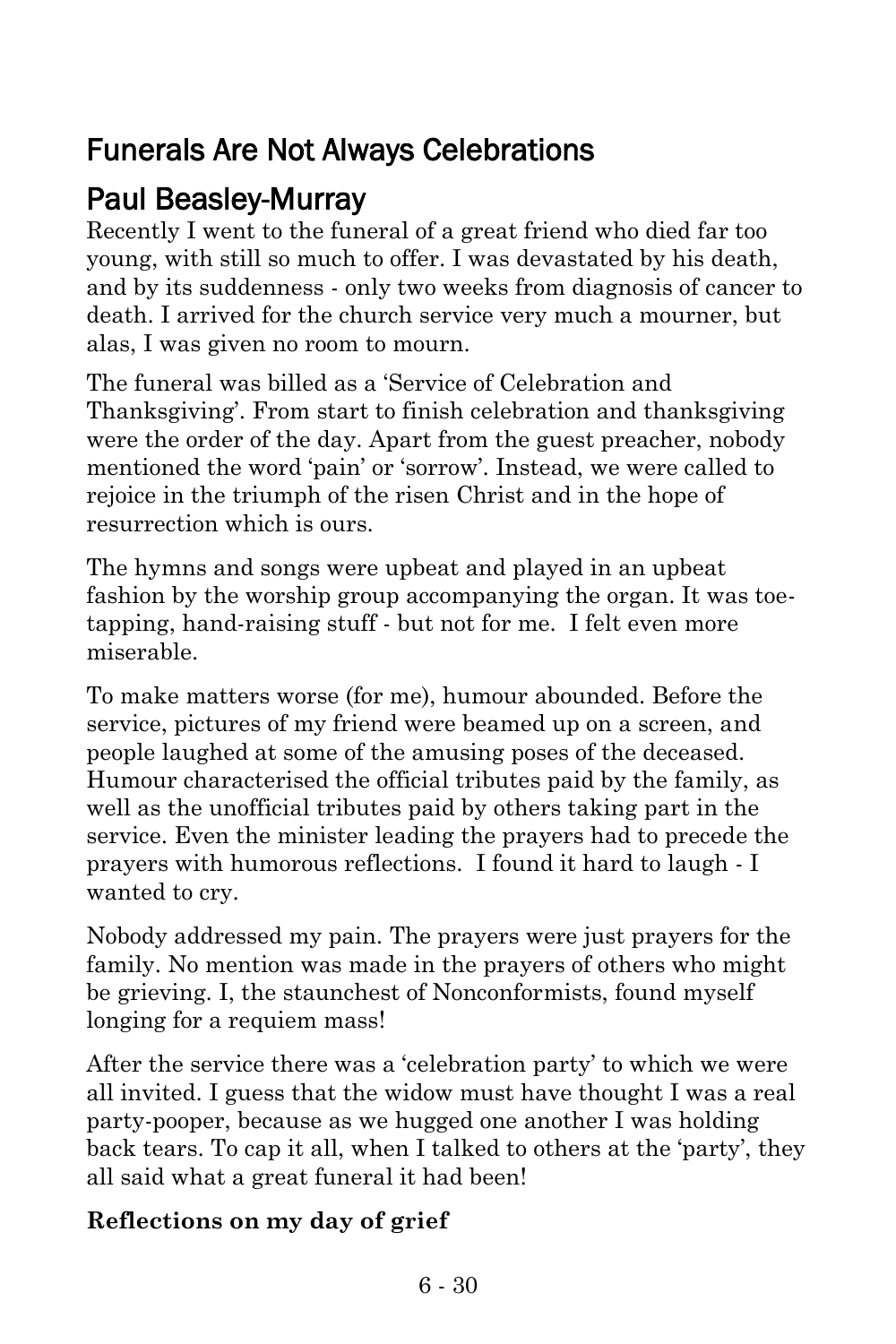As I reflect on my day of grief, I recognise that I may have been unfair to the widow and her family. For them the note of celebration and thanksgiving may have been appropriate. Presumably they had already expressed their grief at the private committal service in the local crematorium, which had preceded the church service. Maybe, too, I was unusual in not having dealt with my grief before the service - after all, there had been a whole week between the death and the funeral, some might argue time enough for me to grieve.

Nonetheless there are certain principles worth stating:

### **1. Death can be a nasty business**

Death is not to be trivialised. Job described death as "the king of terrors" (Job 18.14 - the GNB rendering of 'King Death' fails to do justice to the Hebrew). The Psalmist was equally realistic: "My heart is in anguish within me, the terrors of death have fallen upon me. Fear and trembling come upon me, and horror overwhelms me" (Ps 55.4-5). Even Paul, in his great chapter on the resurrection, called death "the last enemy" (1 Cor 15.25).

True, from a Christian perspective, death is the means of bringing us into God's presence. In the words of the hymn *All creatures of our God and King*, death can be "most kind and gentle... leading home the child of God". Death can be a 'blessing', especially when the deceased has come to the end of a long and full life. But time and again death is anything but a blessing. I think of my eighteenyear old cousin, Johnny, who was sucked to death in a silo: there was nothing good about his death. And what was true of his death is true of so many others. To pretend, for instance, that God has 'chosen' to take a young child to himself is tantamount to blasphemy. Similarly, when a wife has died in her prime, it is nonsense to pretend that she has just 'slipped into another room' death has forcibly taken her from our presence.

In the words of the Swiss psychiatrist, Carl Jung: "Death is indeed a piece of brutality. There is no sense in pretending otherwise. It is brutal, not only as a physical event, but far more so psychically: a human being is torn away from us, and what remains is the icy stillness of death."

The nastiness of death needs to be acknowledged. Yes, we believe in resurrection, but resurrection presupposes death. If we are to be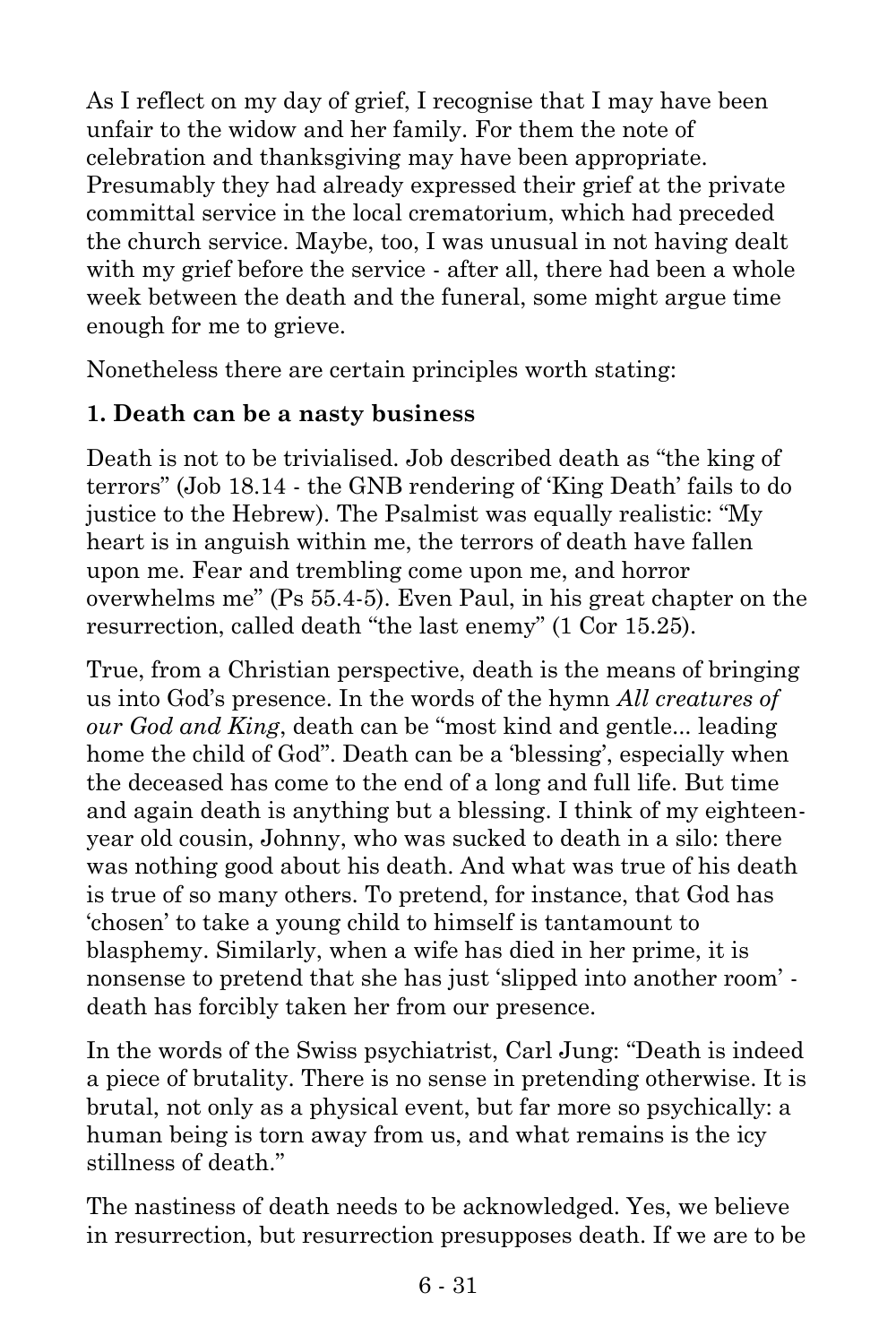true to life, then we need to acknowledge the pain, the bleakness, and the sheer utter 'bloodiness' of the situation. We do people no favours if we seek to protect them from the pain.

### **2. People need to grieve**

I find it significant that on the very occasion when Jesus spoke of his being the resurrection and the life, "Jesus wept" for his friend Lazarus (John11.35). If Jesus could weep, then so too may we.

In *23 Days: A Story of Love, Death and God,* Francis Bridger, an Anglican minister, told the story of how his wife Renee was diagnosed with terminal cancer, and 23 days later was dead. He recounted the devastating grief he experienced: "Grief has only one goal: to usurp your love's place. It wants to become your new companion, your new best friend. This is what it lusts after. But and here's the real cruelty - it doesn't even attempt to play the seductress, enticing you into its presence with promises of consolation. No, it waits in hiding until it can steal up, knock you to the ground and stamp all over you as you writhe in agony. Then it delights in kicking the living hell out of you until your guts are bursting and you can take no more, leaving you a sobbing wreck, crying out in desperation for your loved one to hold you in her arms and make everything right. But, of course, she can't. How I hate that bloody cancer."

The grief of which Francis Bridger spoke was private grief; it was also grief subsequent to the funeral. However, if we are to be true to life, then at the time of the funeral we need to make space for grief to be expressed.

If the bereaved are not given an opportunity to acknowledge their sense of pain and loss, then the grieving process may take so much longer. To return to the death of my cousin, instead of grieving their loss, his parents held a party for all Johnny's school-friends to celebrate his new life in heaven. In effect they repressed their grief, and as a result it took years for them to come to terms with his death. Too many Christians think it is wrong to grieve.

A fellow-minister commented: "It seems to me that we're often faced with a dilemma over funerals: a believing family of a recently deceased believer wants the service to be a celebration of the life just ended and of the Christian faith that sustains them. And to do this, they think that the service must be relentlessly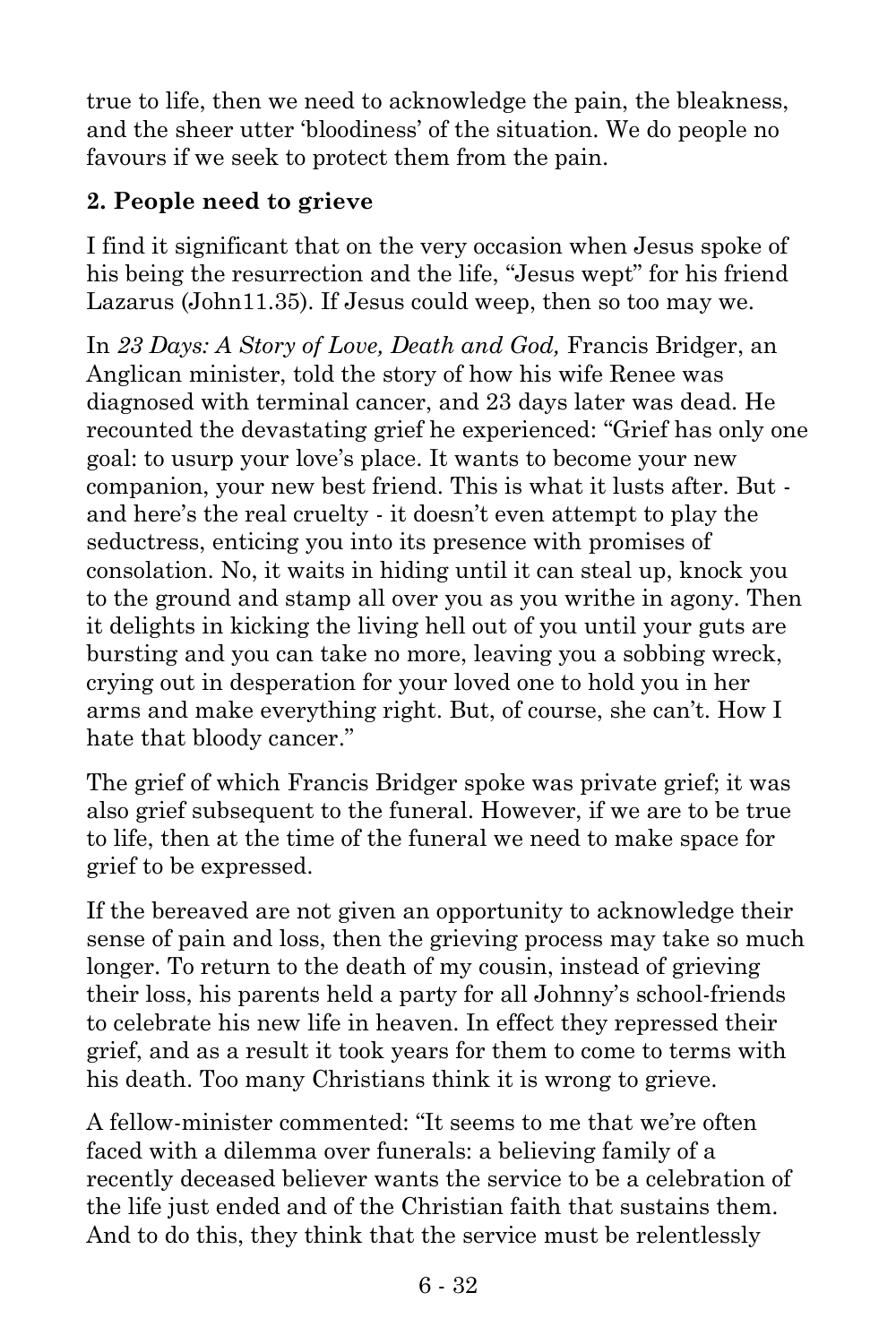upbeat, almost laughing in the face of death because we believe Christ has triumphed over it". He instanced a funeral where a widow, in order to win her wayward daughter back to Christ, chose upbeat pop songs (both sacred and secular) to celebrate her husband's life and faith. Sadly her repression of grief did the family no good: the widow suffered a crisis of faith, and the daughter was pushed even further away from Christian believing.

There is a place for tears. In this respect the modern custom of holding a private committal service for family members only before the main service of 'thanksgiving' has one great disadvantage: it removes something of the starkness of death from the wider circle of friends. Indeed, according to Chris Skilton, the absence of a coffin for people attending memorial services seriously diminishes the event: "To be faced with a coffin means that we have to hear the words of Scripture and the sermon with the body present - and that has a very different effect and brings a different tone. It significantly adds to the sense of the reality of pain of death at the service, in which everyone is then caught up". Skilton adds: "One might also ask how much the 'celebration' service is a triumphant response to death or the denial of pain in a society that can't cope with it and from which the church is immune".

### **3. People need to celebrate the Christian hope**

This plea to allow people to grieve does not mean there is no place for celebration. Although we may weep for our loss, we need not weep for those who have died in Christ. They are safe in the Father's house (John 14.1-2). Death for them is 'gain' (Phil 1.21).

I love John Bunyan's description of Mr Valiant-for-truth's dying: "When the day that he must go hence was come, many accompanied him to the river-side, into which as he went, he said, 'Death, where is thy sting?', and as he went down deeper, 'Grave, where is thy victory?'. So he passed over, and all the trumpets sounded for him on the other side" (*The Pilgrim's Progress*)

In the light of the resurrection hope, there is a place for the sounding of trumpets on this side too. Death is a *defeated* enemy! Paul was right to declare: "Thanks be to God who gives us the victory through our Lord Jesus Christ" (1 Cor 15.56). Not to celebrate the difference that Jesus makes to living and to dying would be a denial of our faith.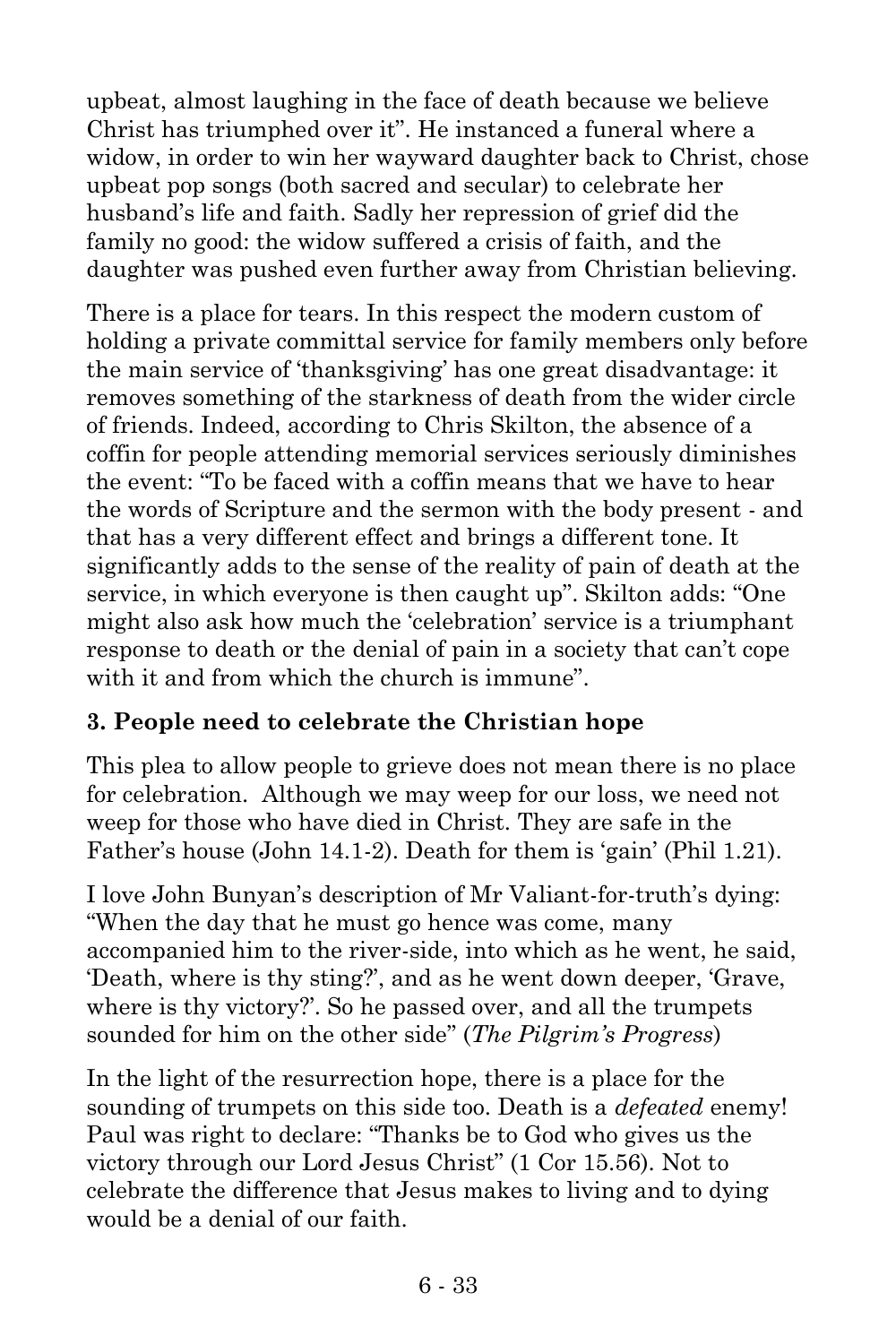We need to celebrate our joy in Christ, but we also need to acknowledge that our joy is tinged by our sense of loss. Here I take issue with Fiona Castle, who after her husband's death, wrote to her friends: "No flowers, no fuss, no mourning, just lots of joy". As Christians, "we may not grieve as others do who have no hope" (1 Thess 4.13), but we certainly do grieve.

#### **4. Pastors, not families, plan the funeral service**

I am always delighted when families have the energy and desire to take an interest in the planning of the service. I welcome their suggestions for readings, songs, and tributes. It is important that families feel that this is 'their' service. However, I retain the ultimate responsibility for the content of the service.

This does not mean that I 'dictate' the content of the service. It does mean ensuring that there is shape and substance to a service. When I meet with the bereaved family, I normally begin by describing the standard shape of the service, and then invite them to suggest how we might personalise that shape.

Not all families initially agree on what they want. One of the minister's tasks is to help them reach a conclusion to which they all can agree. A grieving wife, for instance, might want something reflective and sombre, whereas the children might want a more celebrative form of service.

Not infrequently, the person who has died has left instructions in terms of hymns and readings. Yet there are times when it may be right to ignore some of the wishes of the deceased.For instance, if the deceased has asked for a 'celebration service' as a gesture to attempt to spare further suffering for those left behind, there may are grounds for encouraging the family to re-think the proposed form of the service.

In the end, however, the minister is responsible for the service. Without sounding patronising, ministers, with their store of pastoral experience, are best suited to decide the final shape of the service.

For me it is important that the Scriptures are allowed to speak. I am surprised how little Scripture is sometimes read in churches whose worship is not ordered by a prayer book. I ensure that there is a balance to the Scripture readings, with readings from the Old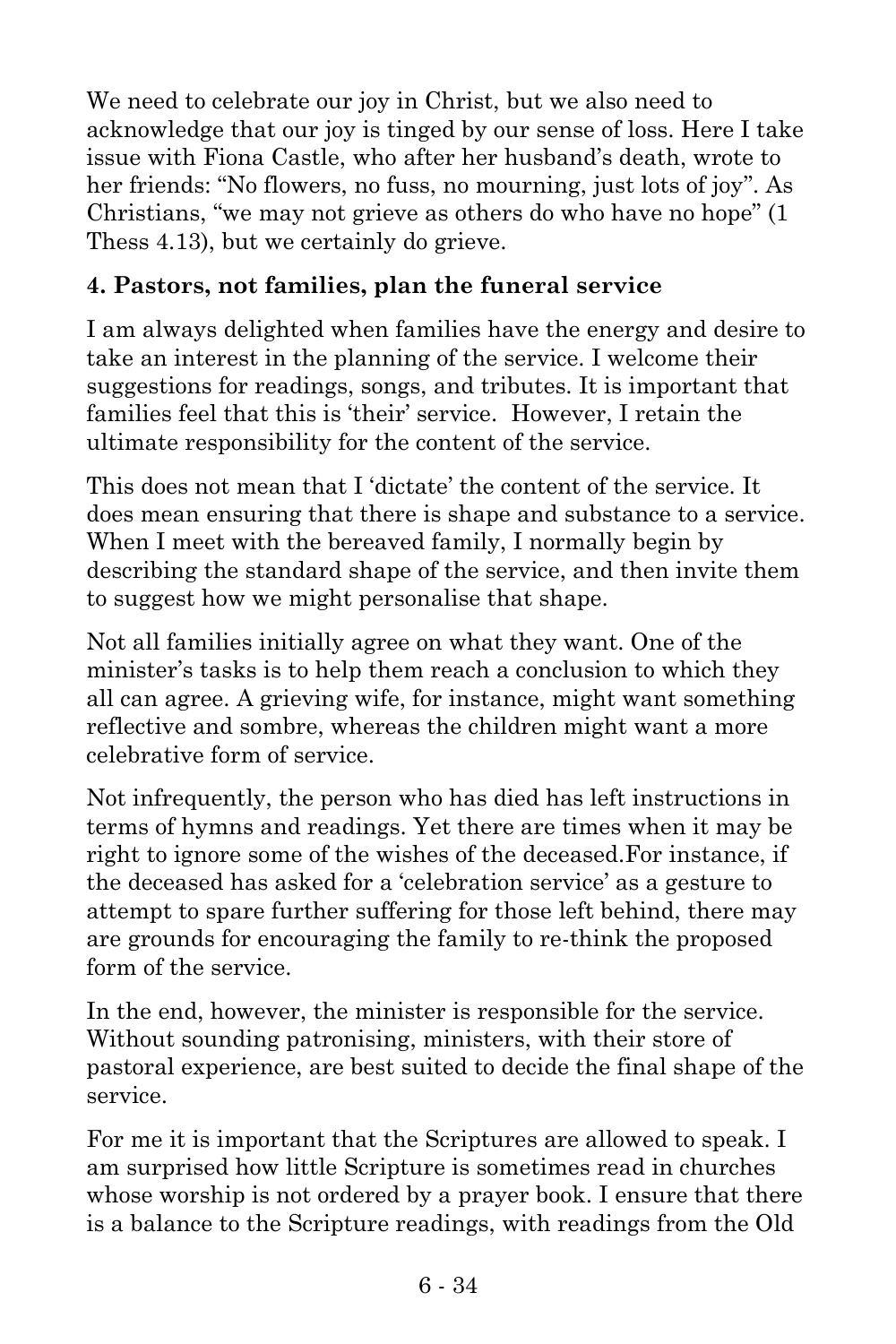Testament (often a Psalm), the Gospels (normally the words of Jesus found in John 14.1-6) and the Letters (including almost always excerpts from 1 Cor 15). I ensure too that there is a balance between the tributes of friends and my address - in the service we come not just to celebrate a life, but also to hear God's words of comfort and grace. At a funeral I am not just a pastor - I am also a liturgist, or rather one expression of my pastoral role is to devise an appropriate liturgy.

Where there is a printed order of service, I take responsibility for drawing up the final order of service. I give the family a draft order of service, for them to confirm that this is what we have agreed, before the order is then sent to the printer. In this way there is no room for misunderstanding.

#### **5. Worship must express pain as well as celebration**

We need to ensure that there is a balance between the celebration of a life well lived and the recognition of the wrenching pain.

Within a week of my friend's funeral, I had to take the service of a 'young' 61 year old. The daughter, who goes to a charismatic church, wanted it be a service of celebration. In particular, she wanted us to listen to some of her favourite 'Hillsong' worship tracks, and for the service conclude with a favourite piece of jazz. However, I was conscious of the wife, clearly numb with grief. So after beginning the service with the words of Jesus: "I am the resurrection and the life. Those who believe in me will live even though they die" (John 11.25), I led the congregation in the following prayer:

> "Father God, we praise you for these life-assuring words, and for the difference that Jesus can make to living and to dying. How we need to know that difference at this moment. For we come to you in pain and in grief. We are conscious of the loss of our loved one - and of his untimely death. O God, come to us in our distress, and remind us afresh that there is nothing which can separate us from your great love in Jesus. Bless our service this afternoon. Help us as we now hear your promises contained in your Word; help us to believe them, and in believing receive the comfort they offer. In Jesus' name we make our prayer. Amen."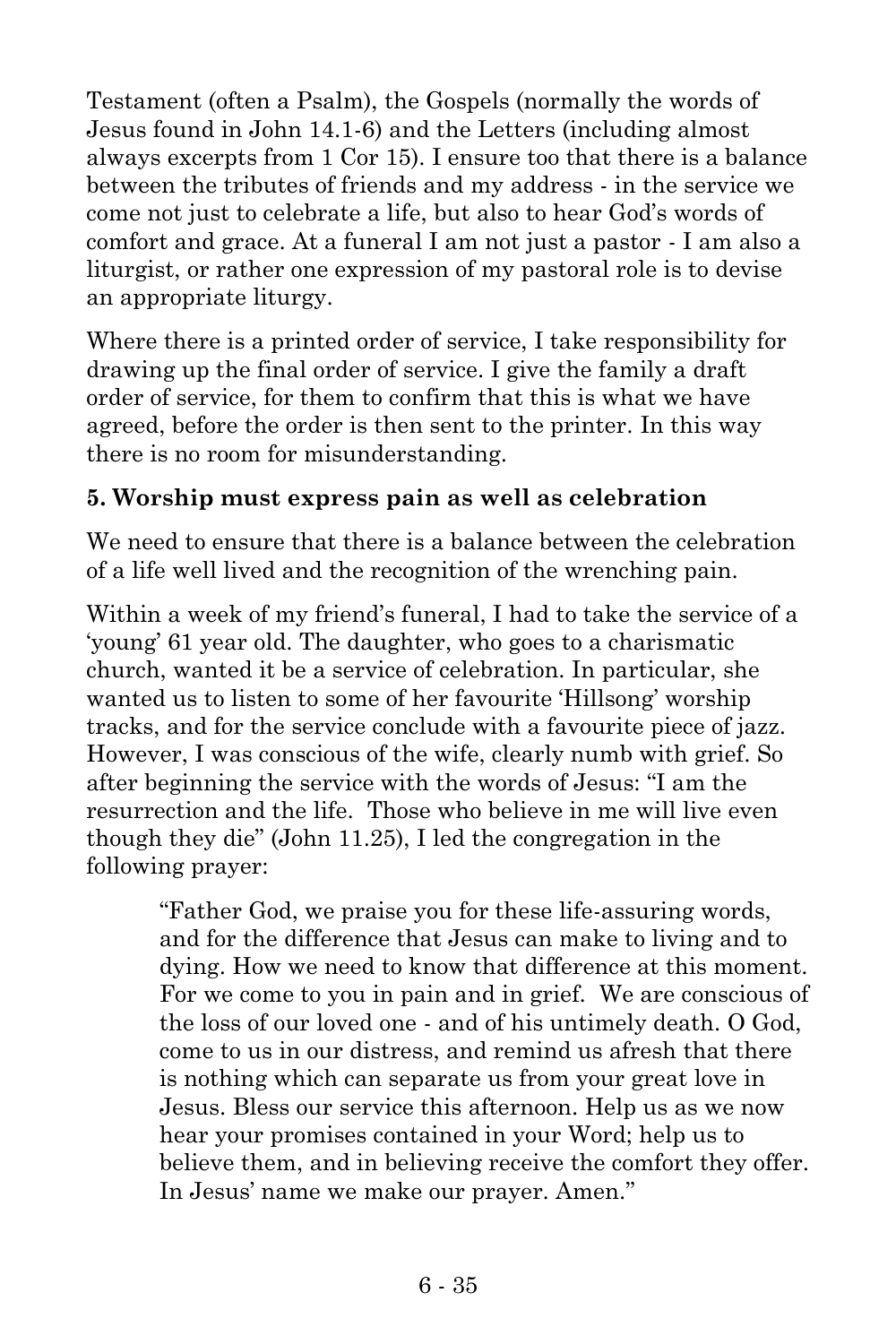Not long ago I conducted the funeral of a suicide. I began the service with Rom 8.38-39: "I am certain that nothing can separate us from his love: neither life nor death - there is nothing in all creation that will ever be able to separate us from the love of God which is ours through Christ Jesus our Lord", and went on to say:

> "Amidst all the uncertainties of life, here is truth for us to hold on to. Amidst the tears and grief of today, here is good news to experience. The God who made us, loves us; he loves us always; and through his Son, Jesus Christ, he has promised never to leave us nor forsake us. This truth we may know. May you also know, as others before us have found, that his strength is available for us, especially at those times when we feel we have no strength of our own' [These words were not my own, but I am not now sure where I found them].

After singing 'Praise my soul the King of heaven', I prayed:

O Lord our God, Creator of the Universe and Sustainer of all life, but also the God and Father of our Lord Jesus Christ, and our God and Father too. We bless you for our hymn's reminder that, like a father, you tenderly care for us. May we experience that tender care today. How we thank you that, in Jesus, we have discovered that your love has no limits, and that there is nothing in this life or in the world to come which can separate us from you. As we come to you in our pain, help us to remember that you too have known the pain of loving, for you are the Father of a crucified son and know the anguish of a broken heart. As we come to you in our bewilderment, remind us that, although Richard is beyond our reach, he is not beyond your touch of care and love. As we come to you with our feelings of guilt, forgive us for those times when we failed Richard; help us to forgive him for the hurt he has inflicted upon us; and help us to forgive ourselves for any harm we may have caused him. So bless our service. Help us as we now hear your promises contained in your Word; help us to believe them, and in believing, receive the comfort they offer.

It is not just the opening prayer where we need to acknowledge our sense of grief. Throughout the service there needs to be a balance between celebration and the acknowledgement of loss. However, in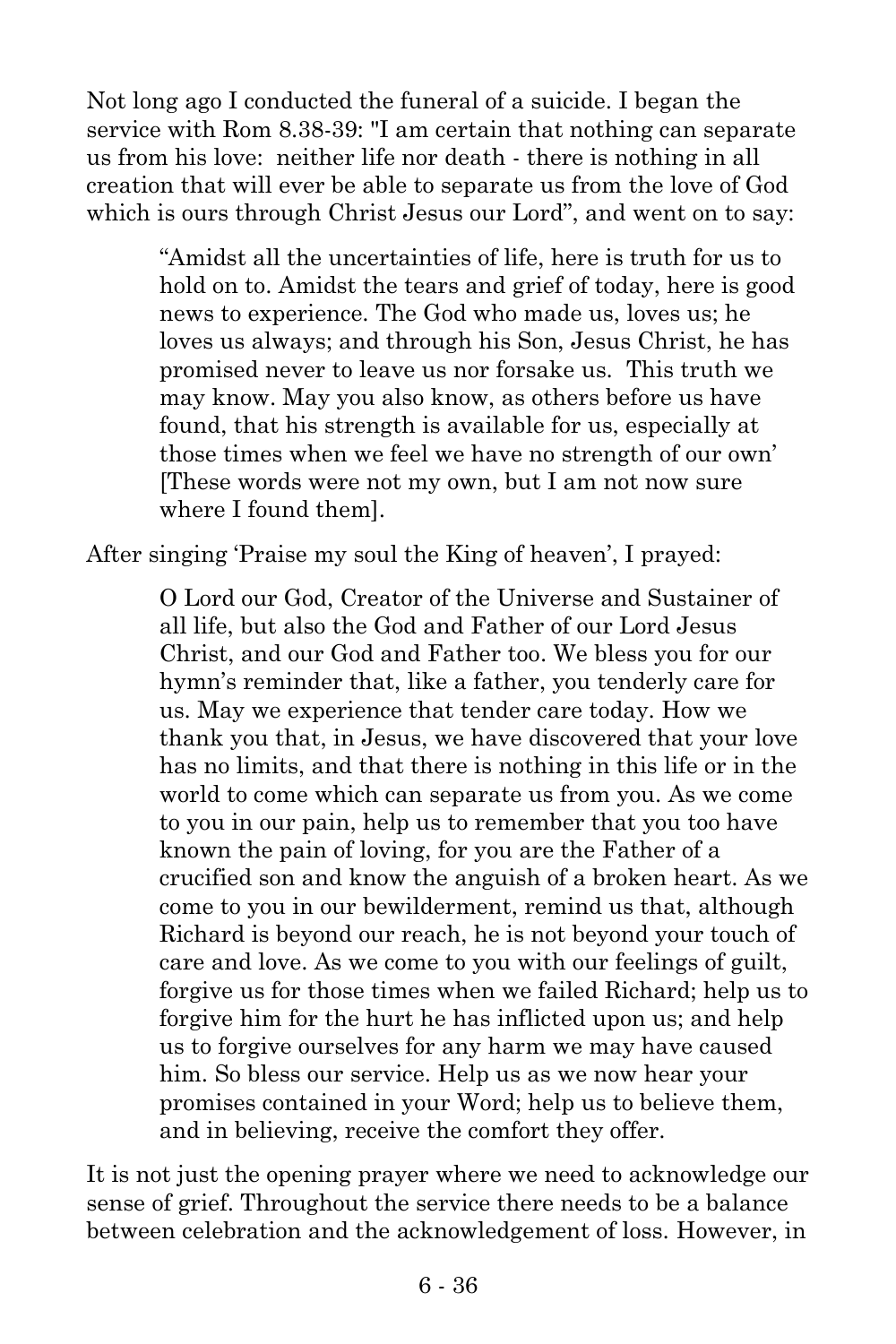much contemporary evangelical worship this is not always easy. Geoff Colmer states: "In the non-conformist part of the church to which I belong, and especially in contemporary evangelical churches, we have neither the vocabulary for our prayers, nor the repertoire for our worship music, for anything other than the default worship style at which most churches are set. Add to this a church culture which knows how to operate only in casual mode and the issue is exacerbated. It seems that we cater only for people feeling glad, and that if they feel sad, bad or mad... then church is not the place for them to express their humanity".

Churches influenced by charismatic renewal are good at celebrating the faith, but by and large they do not know how to lament. Thank God there are now a few worship songs around which do reflect the rawness of life. I think of the song by Beth and Matt Redman: "Blessed be your name", which speaks of "the road marked with suffering" and of the darkness closing in. Such songs are the exception. Most contemporary worship songs are "like vinegar on a wound" to those with "a heavy heart" (Prov 25.20).

Another Ministry Today member tells of how the loss of his wife's parents coincided with a time when she and he were attending a "quasi-charismatic congregation where the note was always of triumph and joy, and where there was never a mention of the sheer pain with which every day is filled for those who have lost loved ones. It wasn't that we needed the service to be miserable, but we did need some acknowledgement of our pain". The result was that for a while his wife stopped going to church altogether. Eventually they both became Anglicans, for they discovered within Anglican worship "that strange, divine and heavenly mix of joy and sorrow, rejoicing and grieving, celebrating and mourning even more so in a service with no music such as a typical 8.00am Holy Communion".

#### **6. Worship must allow the mourners to move on**

Worship which only allows mourners to lament their loss is not truly Christian. As ministers we need to allow (even encourage) the mourners to move on. We need to allow the congregation to 'travel' to the place where they can also celebrate the difference that the resurrection of Jesus makes to their loved one. How we will do that will vary. I heard of a funeral service in our local cathedral which ended with champagne being served to all!